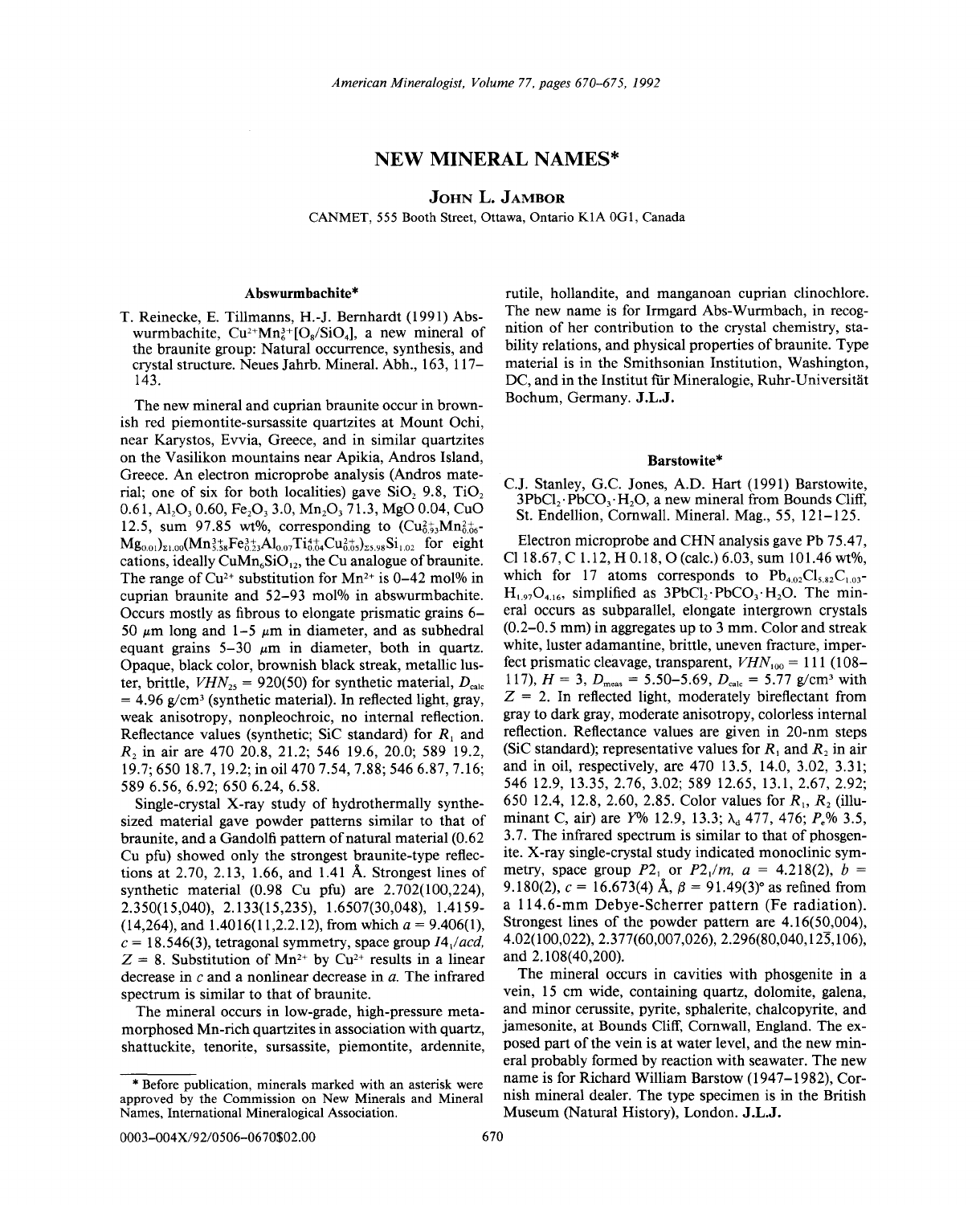# **Coombsite\***

T. Sameshima, Y. Kawachi (1991) Coombsite, Mn analogue of zussmanite, and associated Mn-silicates, parsettensite and caryopilite, from southeast Otago, New Zealand. New Zealand Jour. Geol. Geophys., 34, 329- 335.

Electron microprobe analyses gave  $SiO$ ,  $45.18$ ,  $TiO$ , 0.01, Al<sub>2</sub>O<sub>3</sub> 3.59, Fe as FeO 3.28, MnO 38.19, MgO 1.08, CaO 0.03, Na<sub>2</sub>O 0.08, K<sub>2</sub>O 2.19, sum 93.63 wt%, corresponding to  $(K_{1,01}Na_{0,06})_{\Sigma1,07}(Mn_{11,75}Fe_{1,00}Mg_{0.58})_{\Sigma13,33}$ - $(Si_{16,41}Al_{1,54})_{217,95}O_{42}(OH)_{14}$ , ideally  $KMn_{13}(Si,Al)_{18}O_{42}$ - $(OH)_{14}$ , the Mn analogue of zussmanite. Occurs as brown patchy aggregates, a few millimeters in diameter, commonly showing semispherulitic texture consisting of fibrolamellar crystals up to 20  $\mu$ m long.  $D_{\text{meas}} = 3.0(1), D_{\text{calc}}$  $= 3.063$  g/cm<sup>3</sup> with  $Z = 3$ . Optically pale yellowish brown, uniaxial negative, length slow,  $\epsilon = 1.600(1)$ ,  $\omega = 1.619(1)$ , very weakly pleochroic with  $\omega > \epsilon$ . The X-ray powder pattern, which closely resembles that of zussmanite, has strongest lines (diffractometer,  $CuK\alpha$ ) of 9.68(100,003), 4.835(30,006), 3.241 (25,009,207), 2.793(70,306,312), 2.556(90,315,401), and 2.241 A (50,410,324). By analogy to zussmanite,  $a = 11.828(2)$ ,  $c = 29.146(9)$ .

The mineral occurs in a lenticular body of Mn-rich siliceous rock, about  $0.5 \times 1$  m, in metagraywacke-argillite transitional from pumpellyite-actinolite to the pumpellyite-prehnite facies at Watsons Beach, southeastern Otago, New Zealand. The lens consists mainly of rhodonite and quartz, with subordinate amounts of rhodochrosite and traces of kutnohorite, manganoan calcite, spessartine, apatite, parsettensite, caryopilite, and coombsite. The new name is for D. S. Coombs of the University of Otago. Type material is in the Museum of the Geology Department at the University of Otago and in the Smithsonian Institution, Washington, DC. **J.L.J.**

#### **Damaraite\***

AJ. Criddle, P. Keller, c.J. Stanley, J. Innes (1990) Damaraite, a new lead oxychloride mineral from the Kombat mine, Namibia (South West Africa). Mineral. Mag., 54, 593-598.

The average of four electron microprobe analyses gave Pb 87.04, Cl 7.29, 0 5.08 (calc.), sum 99.41 wt%, corresponding to  $Pb_{4.02}O_{3.03}Cl_{1.97}$  for  $O + Cl = 5$ , ideally  $Pb_4O_3Cl_2$ . Occurs as subhedral grains, <200 × 150  $\mu$ m, in interstices in calcite. Colorless, white streak, adamantine luster, transparent,  $H = 3$ ,  $VHN<sub>50</sub> = 148 (145–154)$ , irregular to subconchoidal fracture, good {01O} cleavage,  $D_{\text{calc}}$  = 7.84 g/cm<sup>3</sup> with Z = 3. Optically, weakly bireflectant, barely discernible reflectance pleochroism from gray to slightly bluish gray, weakly anisotropic. Reflectance values are given in 20-nm steps; representative values for  $R_1$  and  $R_2$  in air and in oil, respectively, are 470 17.15, 18.9 5.11, 6.27; 546 15.9, 17.0, 4.48, 5.09; 589 15.55, 16.4, 4.28, 4.79; 650 15.25, 16.0, 4.15, 4.57; for illuminant C (air), Y% 15.9, 16.9; λ<sub>α</sub> 475, 472; *P<sub>r</sub>*% 5.3, 8.9. Single-crystal X-ray study indicated orthorhombic symmetry, space group *Pma2*, *Pmam*, or  $P2_1$ *am*,  $a =$ 15.104(1),  $b = 6.891(1)$ ,  $c = 5.806(1)$  Å as refined from a l14.6-mm Debye-Scherrer pattern (Fe radiation) with strongest lines of 3.164(60,401), 3.135(60,220), 2.902(100,121,002),2.766(100,510,221), and 1.747- (60,313,721,531).

The mineral occurs in ptygmatic-like veins of baritecalcite-jacobsite-hematite, in which it is also associated with hausmannite, hematophanite, native copper, and a lead molybdenum oxychloride. The assemblage occurs in a manganese ore lens at the Kombat mine, 49 km south of Tsumeb, Namibia. The new name relates to the Damara sequence, the dolostones of which host the deposit. Type specimens are in the British Museum (Natural History), and in the Institut für Mineralogie und Kristallchemie, Universitat Stuttgart. **J.L.J.**

# **Geminite\***

H. Sarp, P. Perroud (1990) Geminite,  $Cu<sub>2</sub>As<sub>2</sub>O<sub>7</sub>·3H<sub>2</sub>O$ , a new mineral from the Cap Garonne mine, Var, France. Schweiz. Mineral. Petrogr. Mitt., 70, 309-314 (in French, English abstract).

Chemical and TG analysis gave CuO  $36.5$ , As<sub>2</sub>O<sub>5</sub> 52.4,  $H<sub>2</sub>O$  11.0, sum 99.9 wt%, corresponding to  $Cu<sub>2.08</sub>$  $As_{2.06}O_{7.24}$  2.76H<sub>2</sub>O, ideally  $Cu_{2}As_{2}O_{7}$  3H<sub>2</sub>O. Occurs abundantly as euhedral, intergrown crystals up to  $0.3 \times$ 0.06 mm on a specimen of quartz containing tennantite, covellite, chalcanthite, lavendulan, antlerite, and brochantite. Crystals are tabular {001}, slightly elongate [100], showing {001}, {l00}, {01O}, *{hkO}, {hKO}, aikO},* and  $\{\overline{hk}0\}$ . Transparent, light green to sea green, vitreous luster, pale green streak, nonfluorescent, irregular fracture, perfect  $\{001\}$  cleavage,  $H = 3-3.5$ , soluble in dilute HCl; twinned polysynthetically parallel to  $\{001\}$ ,  $D_{\text{meas}}$  = 3.70(2),  $D_{\text{calc}} = 3.71$  g/cm<sup>3</sup> with  $Z = 4$ . Optically biaxial positive,  $\alpha = 1.656(2)$ ,  $\beta = 1.692(2)$ ,  $\gamma = 1.770(5)$  at 590 nm;  $2V_{\text{meas}} = 75(5)^\circ$ ,  $2V_{\text{calc}} = 71^\circ$ , weak dispersion  $r > v$ , weakly pleochroic  $\alpha = \beta$  = colorless,  $\gamma$  = pale green to pale gray; orientation  $\alpha'$ :(001)  $\approx$  90°,  $\beta'$ : $a = 17-18.5$ °,  $\gamma'$ :*b*  $= 13^{\circ}$ . Single-crystal X-ray study indicated triclinic symmetry  $a = 6.639(3)$ ,  $b = 8.110(3)$ ,  $c = 15.739(9)$  Å,  $\alpha =$ 92.01,  $\beta = 93.87$ ,  $\gamma = 95.02(4)$ °, as refined from the powder pattern (Guinier-Hagg, Cu radiation) with strongest lines of 7.83(100,002), 3.925(60,004), 3.850(30,021),  $3.260(70,0\overline{2}3), 3.107(40,12\overline{2}), 3.070(70,201), 2.825$  $(40,20\overline{3})$ , and  $2.611(50,2\overline{2}0,006)$ . On heating, the mineral becomes anhydrous between 200 and 250°C. The infrared spectrum is identical to that of the synthetic analogue.

The mineral occurs at the Cap Garonne mine, Var, France. The new name is derived from the Latin *gemini,* meaning twins, and alludes to the extensively twinned character of the mineral. The type specimen is in the Muséum d'Histoire naturelle de Genève, Geneva, Switzerland. **J .L.J.**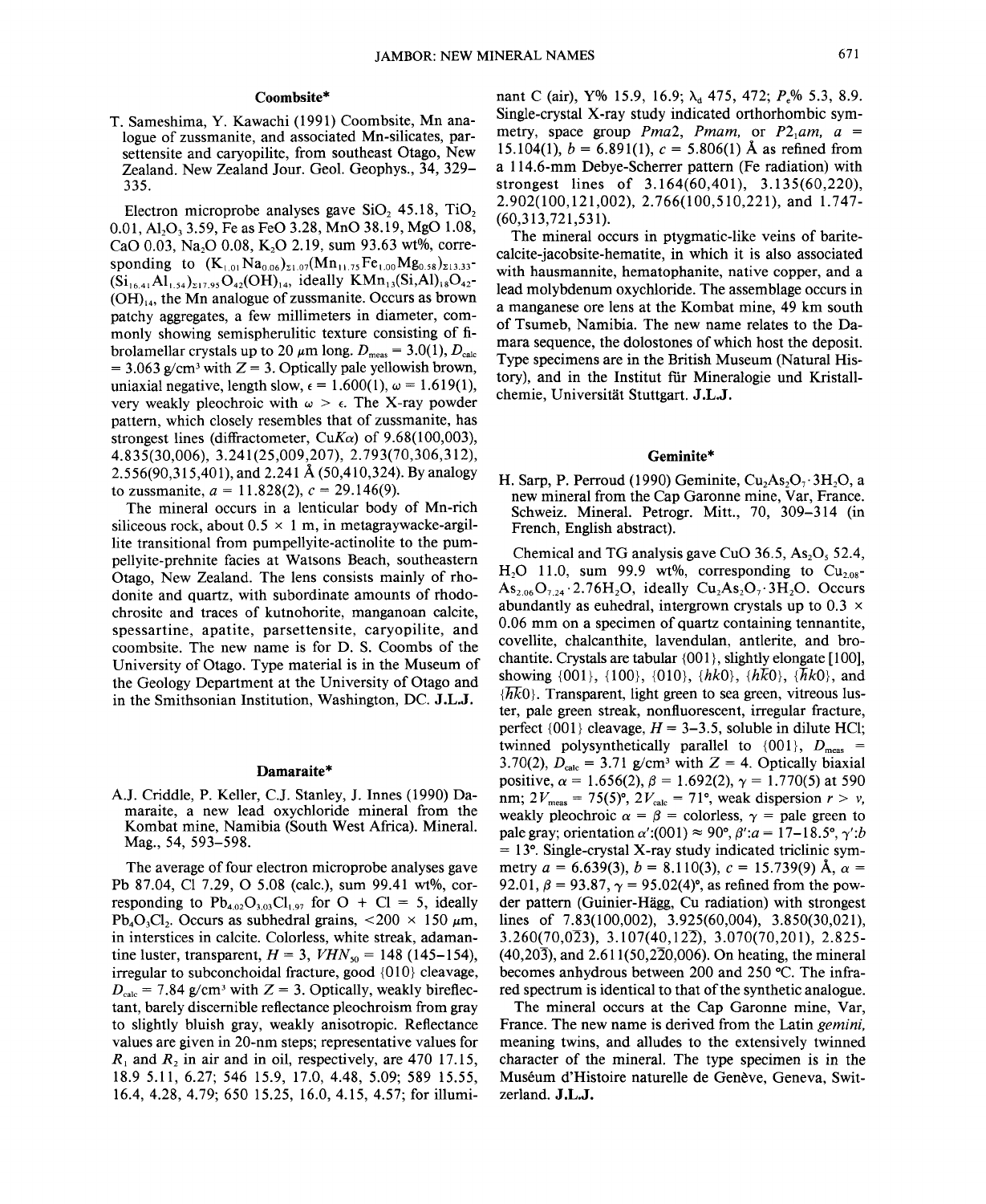## Gravegliaite\*

R. Basso, G. Lucchetti, A. Palenzona (1991) Gravegliaite,  $MnSO<sub>3</sub>·3H<sub>2</sub>O$ , a new mineral from Val Graveglia (northern Apennines, Italy). Z. Kristallogr., 197, 97- 106.

Electron microprobe analyses (mean of 13) gave MnO 37.83, SO, 33.51, H<sub>2</sub>O (by difference) 28.66, sum 100 wt%, corresponding to  $Mn_{1.01}S_{0.99}H_{6.02}O_{6.00}$ , ideally Mn- $SO_3$ : 3H<sub>2</sub>O. The mineral occurs as colorless euhedral crystals up to 0.5 mm long, elongate [010] and prismatic *{hOl}* with dipyramidal termination; also as sheaflike or radial aggregates up to 0.2 mm in diameter. White streak, vitreous luster, transparent, nonfluorescent, cleavable parallel to  $[010]$ , insoluble in H<sub>2</sub>O, soluble in strong acids,  $D_{\text{calc}} = 2.39$  g/cm<sup>3</sup> with  $Z = 4.0$  pitching biaxial positive  $\alpha = 1.590(2), \beta = 1.596(2), \gamma = 1.636(2), 2V_{\text{meas}} = 41(3)$ °  $2V_{\text{calc}} = 43^{\circ}$ , strong dispersion. Single-crystal X-ray structure study  $(R = 0.036)$  indicated orthorhombic symmetry, space group *Pnma*,  $a = 9.763(1)$ ,  $b = 5.635(1)$ ,  $c =$ 9.558(1) A, corresponding well with data for previously known synthetic  $MnSO<sub>3</sub>·3H<sub>2</sub>O$ . Strongest lines of the powder pattern (Gandolfi camera, *FeK a)* are  $6.83(S,101)[I_{\text{calc}} = 100], 4.33(VS,201,111,102)[30,98,58],$ 3.43(VS,211,202,112)[42,13,49], 2.704(M,311)[51], 2.666(M,203,113)[29,5], 2.414(M,213)[51], and 1.726- (M,231 ,512,422, 132)[3, 10,7,13].

The mineral occurs in cavities along fractures that cut hematite- and Mn-bearing (tephroite, bementite, braunite, hausmannite) layers of manganese ore at the Gambatesa mine, Val Graveglia, Eastern Liguria, Italy. The layers are radiolarian cherts in an ophiolitic sequence; the more siliceous layers along the same fractures containing the new sulfite locally have chalcocite and, rarely, alabandite. The new name is for the locality. Type material is in the Mineralogy Section of the Department of Earth Sciences, University of Genoa, Genoa, Italy. J.L.J.

#### Wattersite\*

AC. Roberts, M. Bonardi, R.c. Erd, AI. Criddle, Y. Le Page (1991) Wattersite,  $Hg_4^{+1}Hg_4^{+2}Cr_6$ , a new mineral from the Clear Creek claim, San Benito County, California. Mineral. Record, 22, 269-272.

Electron microprobe analysis gave HgO 93.6,  $Cr_2O_3$ 8.7, sum 102.3 wt%. Partitioning of Hg<sup>1+</sup> and Hg<sup>2+</sup> in the ratio 4:1 on the basis of X-ray crystal structure analysis gave Hg<sub>2</sub>O 72.1, HgO 18.7, CrO<sub>3</sub> 8.7, sum 99.5 wt%, corresponding to  $Hg_{1.68}^{1+}Hg_{1.66}^{2+}Cr_{1.1}^{6+}O_6$ . Occurs as thin shell-like aggregates in vugs; less common as crystals, typically <0.1 mm, and as crystal aggregates on fractures; crystals elongate [001], showing large  $\{110\}$  and  $\{010\}$ , small to medium  $\{310\}$ ,  $\{130\}$ , and  $\{021\}$ , and numerous smaller forms. Color dark reddish brown, black in masses, streak dark brick red, opaque but translucent on thin edges, submetallic luster, brittle, conchoidal fracture, nonfluorescent, twinning ubiquitous on  $\{100\}$ ,  $H = 5$ ,  $D_{\text{calc}} = 8.91$  g/cm<sup>3</sup> with  $Z = 4$ . In reflected light, slightly greenish white to lilac gray, moderately bireflectant and pleochroic, bright red internal reflection, strongly anisotropic. Reflectance values for two grains are given in lO-nm steps from 400 to 700 nm in air and in oil. Singlecrystal X-ray structural study showed monoclinic symmetry, space group  $C2/c$ ,  $a = 11.250(5)$ ,  $b = 11.630(7)$ ,  $c = 6.595(5)$  Å,  $\beta = 98.16(4)$ °, as refined from a 114.6mm Debye-Scherrer powder pattern (Co radiation) with strongest lines of 8.06(80, 110), 5.58(50, 200), 3.60(50,  $\overline{2}21$ ), 3.300(60,Jl1), 3.260(60,002), 2.948(50,311), 2.920- (50,112,040), and 2.655(100,202,041).

The mineral occurs with quartz, opal, magnesite, cinnabar, mercury, and numerous other minerals, including several rare mercury-bearing species, in a small prospect pit near the abandoned Clear Creek mercury mine, New Idria District, San Benito County, California. The new name is for Lu Watters (1911-1989), mineral collector. Type material is in the National Mineral Collection housed at the Geological Survey of Canada, Ottawa. J.L.J.

# Fe chloride

E.H. Dahlberg, B. Saini-Eidukat (1991) A chlorine-bearing phase in drill core of serpentinized troctolitic rocks of the Duluth Complex, Minnesota. Can. Mineral., 29, 239-244.

After several months of exposure to air, numerous drill cores from the Duluth Complex show a rusty brown, Clbearing iron oxide alteration. The alteration originates from brown, veinlike intergrowths up to 200  $\mu$ m long and 20  $\mu$ m across, near or in partly serpentinized olivine grains. Electron microprobe analyses gave Fe 46.03-48.66, Cl 12.99-14.17, OH (by difference) 37.17-40.81, sum 100 wt%, corresponding to  $Fe^{2+}Cl_{0.43-0.46} (OH)_{2.51-2.91}$ , possibly  $Fe<sup>2+</sup>(OH)$ <sub>s</sub>Cl. The origin of the mineral is attributed to invasion by Cl-bearing solutions during or after serpentinization. J.L.J.

#### Unnamed borate, unnamed gadolinite-type mineral

G. Della Ventura, G.c. Parodi, A Mottana (1990) New rare earth minerals in the sanidine ejecta within pyroclastic rocks of the Roman potassic province. Rendiconti Fisiche Accad. Lincei, Ser. 9, 1, 159-163.

## Unnamed borate

Electron and ion microprobe analyses gave CaO 1.34, Al<sub>2</sub>O<sub>3</sub> 29.40, La<sub>2</sub>O<sub>3</sub> 14.53, Ce<sub>2</sub>O<sub>3</sub> 18.63, Pr<sub>2</sub>O<sub>3</sub> 4.37, Nd<sub>2</sub>O<sub>3</sub> 2.11,  $Dy_2O_3$  0.06, ThO<sub>2</sub> 1.68, B<sub>2</sub>O<sub>3</sub> 29.56, OH (calc. for O,OH = 9) 0.08, sum 101.76 wt%. OH was shown to be present, but carbonate, nitrate, and sulfate absent, by Raman microprobe. The empirical formula is  $(Ce_{0.402}$ - $La_{0.316}Pr_{0.094}Nd_{0.045}Dy_{0.001}Th_{0.023}Ca_{0.085}$ <sub>20.966</sub>Al<sub>2.040</sub>- $B_{3.005}(O_{8.969}OH_{0.031})$ , simplified as  $(Ce, La)Al<sub>2</sub>B<sub>3</sub>O<sub>9</sub>$ . Occurs as light yellow, translucent, platy crystals to 2 mm, hexagonal in outline and with a tapered, flat termination. Perfect basal and distinct prismatic cleavages, white streak.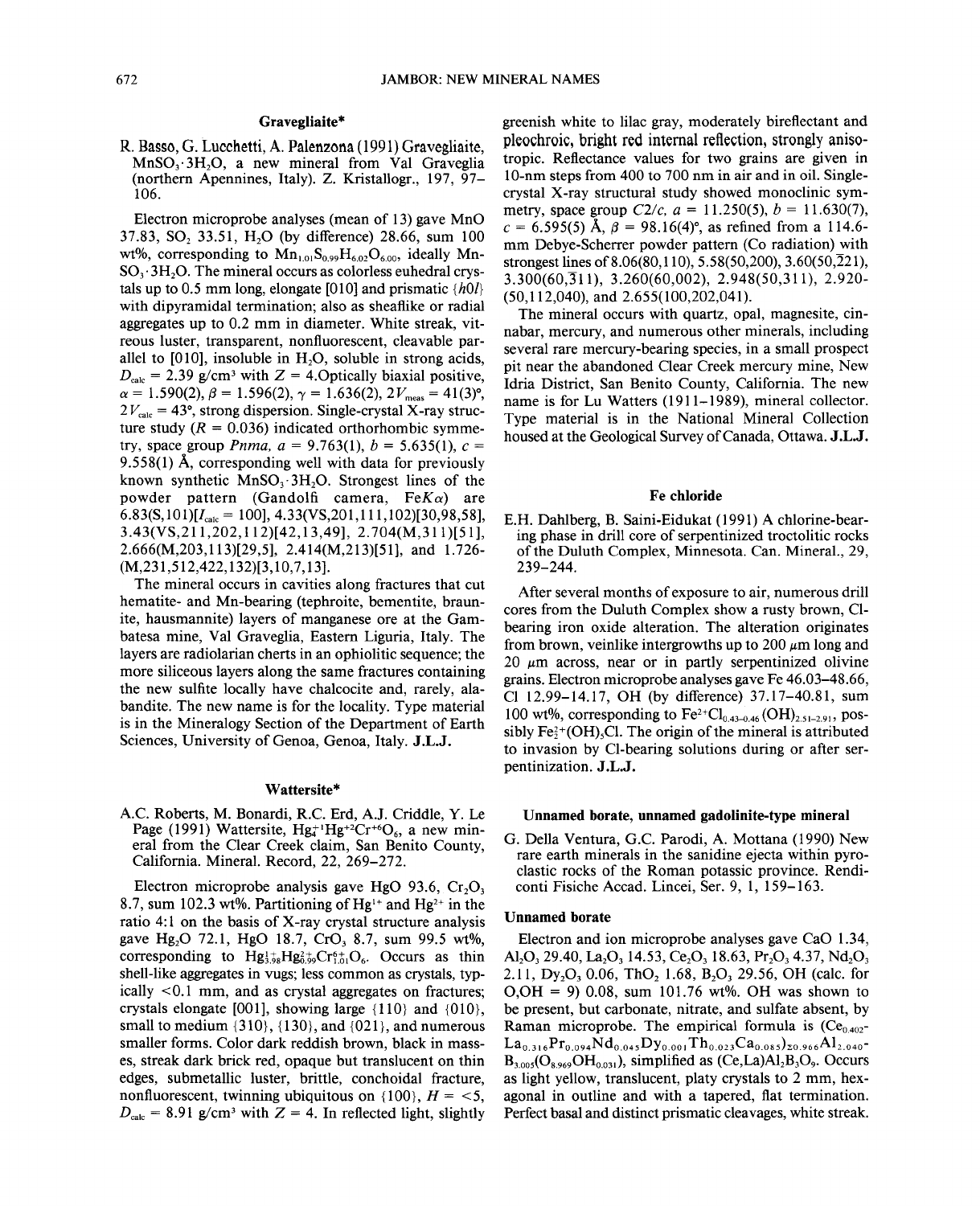Optically uniaxial positive,  $\omega = 1.703(2)$ ,  $\epsilon = 1.711(5)$ . The X-ray pattern (not given) was indexed on a hexagonal cell,  $a = 4.610(1)$ ,  $c = 9.358(8)$  Å. The mineral occurs in a sanidine-lined vug in syenitic ejectum from the Sabatini volcanic complex, Sacrofano caldera, Latium, Italy.

#### Gadolinite-type mineral

The mineral occurs as multiply twinned blue crystals, mainly 0.1-0.3 mm long, that form rounded short prismatic aggregates. Electron and ion microprobe analyses gave BeO 2.75, CaO 12.25, B<sub>2</sub>O<sub>3</sub> 8.76, Fe<sub>2</sub>O<sub>3</sub> 7.76, Y<sub>2</sub>O<sub>3</sub> 7.81, La<sub>2</sub>O<sub>3</sub> 1.41, Ce<sub>2</sub>O<sub>3</sub> 7.89, Pr<sub>2</sub>O<sub>3</sub> 1.36, Nd<sub>2</sub>O<sub>3</sub> 7.53,  $Sm_2O_3$  1.60, Dy<sub>2</sub>O<sub>3</sub> 0.72, SiO<sub>2</sub> 27.12, ThO<sub>2</sub> 5.80, H<sub>2</sub>O (calc.) 7.24, sum 100 wt%, corresponding to  $Ca<sub>0.877</sub>$  $(Y,REE)_{0.772}Fe_{0.39}^{3+}B_{1,012}Be_{0.442}Si_{1.814}Th_{0.088}(OH)_{3.23}O_{6.77}$ . Cell dimensions calculated from a Gandolfi powder pattern are monoclinic,  $a = 9.85$ ,  $b = 7.68$ ,  $c = 4.77$  Å,  $\beta = 90.6^{\circ}$ . The pattern is similar to that of minerals in the gadolinite group. The mineral occurs in a specimen of sanidinic ejecta near the shore of Lake Vico, Latium Italy. J.L.J.

#### OH-bearing cancrinite

T.N. Nadezhina, R.K. Rastsvetaeva, E.A. Pobedimskaya, A.P. Khomyakov (1991) Crystal structure of natural hydroxyl-containing cancrinite. Kristallografiya, 36, 591-595 (in Russian; English translation in Soviet Phys. Crystallogr., 36(3), 325-327).

The mineral occurs in ultra-agpaitic pegmatites and hydrothermalites in the Lovozero alkaline massif, Kola Peninsula, USSR. Chemical analysis is reported to have given the empirical formula  $(Na_{7.46}Ca_{0.16}K_{0.10}Mg_{0.03}$ - $Fe_{0.02})_{\Sigma7.77}(Al_{6.03}Si_{5.97})_{\Sigma12.00}O_{24}(OH)_{1.23}(CO_3)_{0.36}$  : 2.3H<sub>2</sub>O. The infrared spectrum shows weakened absorption bands at 1375 and 1460 cm $^{-1}$  in accordance with the relatively low carbonate content, whereas bands at 1620,3513, and 3580  $cm^{-1}$ , which are assignable to OH and H<sub>2</sub>O, are stable or slightly increased in intensity relative to carbonate-rich cancrinite. Optically positive. Single-crystal X-ray study  $(R = 0.03)$  indicated hexagonal symmetry,  $a = 12.74(3)$ ,  $c = 5.182(2)$  Å; space group of the tetrahedral framework and the fairly stable extraframework atoms is  $P6<sub>3</sub>$ , and that of the "mobile" extraframework OH,  $CO<sub>3</sub><sup>-</sup>$ , and H<sub>2</sub>O is *P3.* The structurally derived formula corresponds to  $Na_8Al_6Si_6O_{24}(OH)_{1.4}(CO_3)_0$ , 6H<sub>2</sub>O. J.L.J.

### Ganophyllite-type mineral

A. Mottana, G. Della Ventura, G.c. Parodi, G. Guidi (1990) A calcian member of the ganophyllite group in the manganiferous metacherts of Molinello mine, Liguria, Italy. Rendiconti Fisiche Accad. Lincei, Ser. 9, 1, 313-317.

Electron microprobe analyses showed two distinct populations, one with  $Ca > Na > K$ , and the other with Ca  $>$  (Na + K); results for the latter are CaO 1.89, Na<sub>2</sub>O 0.61, K<sub>2</sub>O 0.15, MnO 34.82, CuO 1.09, SiO<sub>2</sub> 45.14, Al<sub>2</sub>O<sub>3</sub>

4.55 wt%, corresponding to  $(Ca_{1,5}Na_{0.94}K_{0.15})_{z_2,62}$  $(Mn_{23.35}Cu_{0.65})_{\Sigma24.00} (Si_{33.75}Al_{4.25})_{\Sigma40.00}$ . Occurs as greenish white flakes in fan-shaped clusters 5–7 mm in diameter. White streak, vitreous luster, translucent, brittle, perfect pinacoidal cleavage, and a parting at 60° angles. Optically biaxial,  $\beta = 1.605$ ,  $\gamma = 1.607$ ,  $2V = 20-24$ °. The X-ray powder pattern (not given) has 14 peaks, of which the only three appreciably above background are at 12.52(100), 3.14(20), and 4.18(10) Å. X-ray single-crystal study gave orthorhombic symmetry, space group *Pnam* or *Pna*<sub>1</sub> [sic],  $a = 16.782$ ,  $b = 13.370$ ,  $c = 25.090$ . The mineral occurs with parsettensite and nambulite in a fragment of chert from the abandoned Molinella manganese mine near Chiavari, Liguria, Italy. J.L.J.

# Na-K-Fe silicate

R.K. Rastsvetaeva, O.Yu. Rekhlova, A.P. Khomyakov (1991) Crystal structure of a new natural Na,K,Fe-silicate. Kristallografiya, 36(4), 892-897 (in Russian).

Electron microprobe analysis (not given) corresponds to  $Na_4K_3(Fe_0^2\frac{1}{2}Mn_0T_1\frac{1}{2}Mg_0T_1)_{22}S_1SO_2$ <sup>2</sup>nH<sub>2</sub>O where  $n =$  $\sim$ 7. Elongate along *c*, cleavages {100} and {010}, *H* = 2-3,  $D_{\text{meas}} = 2.75$ ,  $D_{\text{calc}} = 2.69$  g/cm<sup>3</sup> with  $Z = 1$ . Optically biaxial positive,  $\alpha = 1.569$ ,  $\beta = 1.574$ ,  $\gamma = 1.590$ ,  $2V =$ 58°. X-ray structural study  $(R = 0.04)$  gave triclinic symmetry, space group  $P\bar{1}$ ,  $a = 10.244(2)$ ,  $b = 11.924(3)$ ,  $c =$ 5.276(3)  $\text{\AA}$ ,  $\alpha = 103.491(2)$ ,  $\beta = 96.960(3)$ ,  $\gamma = 91.945(3)$ °. The structural formula is  $[Na_{4}K_{2}(H_{2}O_{4})/(M_{2}(OH_{2})]$  $[Si_8O_{20}(OH)_2]$  where  $M = Fe^{2+}$ , Mn, Ti, Mg. The mineral occurs in the Lovozero alkaline massif, Kola Peninsula, USSR. J.L.J.

### New **Data**

# $\delta$ -Al<sub>2</sub>O<sub>3</sub>

H. Saalfeld, W. Guse (1991) The mysterious " $\delta$ -Al<sub>2</sub>O<sub>3</sub>." Neues Jahrb. Mineral. Abh., 163, 159-167.

A new cubic alumina phase  $(\sigma-A)$ <sub>2</sub>O<sub>3</sub>) with a spinel-type structure was synthesized and described by Guse and Saalfeld in 1990 *(Neues Jahrb. Mineral. Mon.,* 217-226). The basic structure consists of a cubic closest packing of 0, with the cations in tetrahedral and octahedral sites. X-ray and electron diffraction studies of newly synthesized material indicate that in  $\sigma$ -Al<sub>2</sub>O<sub>3</sub> the cations completely occupy the tetrahedral sites and fill the octahedral positions to 83%. Deformation of the closest-packed 0 array leads to X-ray satellites (tetragonal symmetry) surrounding the spinel reflections; in particular conditions the spinel-type reflections disappear, and those of the satellites have been found to match well the published *d* values for  $\delta$ -Al<sub>2</sub>O<sub>3</sub>. It is concluded that  $\delta$ -Al<sub>2</sub>O<sub>3</sub> is not an independent phase with a distinct symmetry and crystal structure but is probably only a special disordered domain structure of  $\sigma$ -Al<sub>2</sub>O<sub>3</sub>.

Discussion. The report of a natural occurrence of  $\delta$ -Al<sub>2</sub>O<sub>3</sub>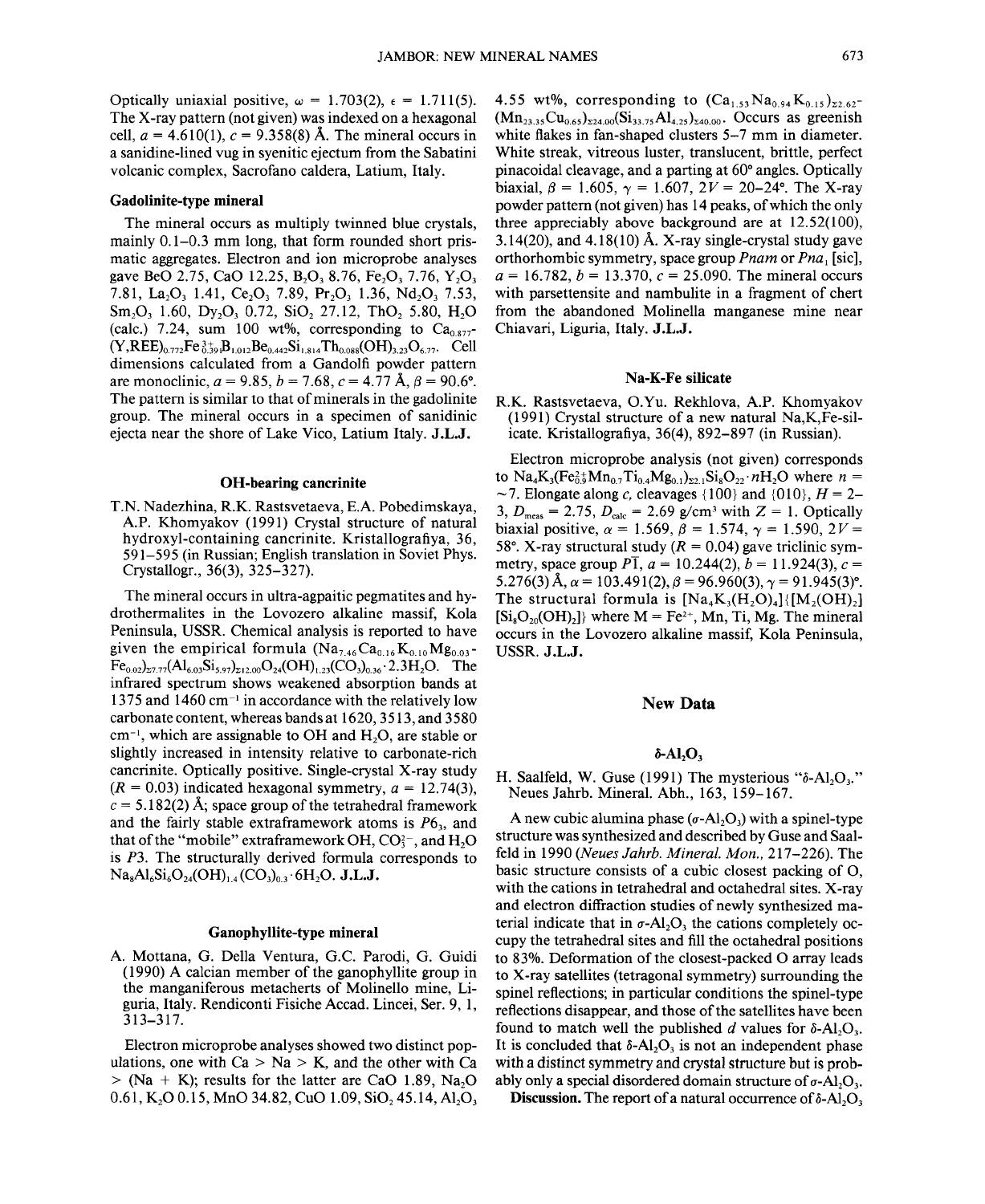was abstracted in *Am. Mineral.* 77, p. 210 (1992); the new data indicate that the  $\delta$  phase now becomes the  $\sigma$  phase. J.L.J.

#### Ardennite

M. Pasero, T. Reinecke (1991) Crystal chemistry, HRTEM analysis and polytypic behaviour of ardennite. Eur. Jour. Mineral., 3, 819-830.

The ideal formula of ardennite is  $(Mn, Ca, Mg)<sub>4</sub>$ - $[(A1,Fe^{3+}),Mg](AsO<sub>4</sub>)(SiO<sub>4</sub>)(Si<sub>1</sub>O<sub>10</sub>)(OH)<sub>6</sub>$ . HRTEM and electron microprobe examination of ardennite specimens from Haute-Maurienne, French Alps, showed no anomalies, whereas those from Evvia (Euböa) Island, Greece, showed that  $65-93\%$  of the  $(AsO<sub>4</sub>)$  tetrahedron is occupied by Si. The Evvia mineral shows an intergrowth of the standard 18.5-Å structure ( $c$  dimension) with abundant lamellae of a  $37-\AA$  polytype. J.L.J.

## Chestermanite

V. Alfredsson, J.-O. Bovin, R. Norrestam, O. Teresaki (1991) The structure of the mineral chestermanite,  $Mg_{2,25}Al_{0.06}Fe_{0.43}Ti_{0.02}Sb_{0.13}O_2BO_3$ . A combined singlecrystal X-ray and HREM study. Acta Chern. Scand., 45, 797-804.

X-ray structural study  $(R = 0.043)$  based on nondiffuse reflections gave orthorhombic symmetry, space group *Pbam.*  $a = 18.525(4)$ ,  $b = 12.272(2)$ ,  $c = 3.0218(4)$  Å, structurally isotypic with orthopinakiolite. The composition in the title is that by energy-dispersive analysis; the composition obtained by X-ray study is  $(Mg,Al)_{2.494}$ - $(Fe, Ti)_{0.386}Sb_{0.120}O_2BO_3$ . The main source for the diffuse superlattice reflections, which led to the previous doubling of the  $c$  parameter, is interpreted to be ordering between Sb and (Mg, Al) at the M1 position, within domains of the structure. J.L.J.

# Dinite

L. Franzini, M. Pasero, N. Perchiazzi (1991) Re-discovery and re-definition of dinite,  $C_{20}H_{36}$ , a forgotten organic mineral from Garfagnana, northern Tuscany, Italy. Eur. Jour. Mineral., 3, 855-861.

Dinite, a name which has lapsed into obscurity, was originally described in 1852 as an organic mineral from a thin lignite deposit in the Garfagnana Valley, northern Tuscany, Italy. The original sample was rediscovered in the collections of the Museum of Natural History at the University of Pisa; a new chemical analysis gave  $C$  86.77, H 13.44, sum 100.21 wt%, corresponding to  $C_{20}H_{36.91}$ , ideally  $C_{20}H_{36}$ . The new analysis is in good agreement with the original (1852) results, although the latter was incorrectly calculated as  $C_{18}H_{16}$ . Transparent, "icy" appearance, massive, crystalline,  $D_{\text{meas}} = 1.01(1), D_{\text{calc}} = 1.02$ g/cm<sup>3</sup>, fuses at 33–34 °C, soluble in CHCl<sub>3</sub>, CH<sub>2</sub>Cl<sub>2</sub>, CCl<sub>4</sub>, and  $C_6H_3(CH_3)$ . The infrared spectrum shows features typical of a saturated hydrocarbon. X-ray structure study (R)  $= 0.068$ ) of a crystal obtained by slow evaporation of a solution of dinite in ethanol gave orthorhombic symmetry, space group  $P2_12_12_1$ ,  $a = 12.356(4)$ ,  $b = 12.762(4)$ ,  $c = 11.427(3)$  Å. A Gandolfi pattern of natural material *(CuKa* radiation) gave strongest lines of 8.92 $(ms,110)$ , 8.32(ms,101), 7.00(s,111), 5.53(vs,021), 5.06(vs,121), and 4.02(ms, 122, 130); a Gandolfi pattern of the artificially recrystallized material gave the same result.

The mineral was originally named for Professor Dini, who found the mineral. The type specimen is in the Museo di Storia Naturale e del Territorio, University of Pisa, Pisa, Italy. J.L.J.

#### Kuznetsovite

L.P. Solovyeva, S.V. Tsybu1ya, V.A. Zabolotnyi, N.A. Pal'chik (1991) Determination and refinement of the structure of kuznetsovite, from powder-diffraction data. Kristallografiya, 36(5), 1292-1294 (in Russian).

Refinement of the structure from 51 powder diffraction lines (diffractometer, Cu radiation) gave  $a = 8.4013(2)$  Å, space group *Pm3m, P432, P* $\overline{4}3m$ , *P4<sub>3</sub>3*, *P23*, or *P2<sub>1</sub>3*. The original formula was  $Hg<sub>6</sub>As<sub>2</sub>Cl<sub>2</sub>O<sub>9</sub>$ ; the new structurally derived formula is  $Hg_3Cl[AsO_4]$ . J.L.J.

# Rinkite

R.K. Rastsvetaeva, RE. Borutskii, A.V. Shlyukova (1991) Crystal structure of Hibbing rinkite. Kristallografiya, 36(3), 632-636 (in Russian, English translation in Soviet Phys. Crystallogr., 36(3), 349-351).

X-ray structure study  $(R = 5.02\%)$  of single-crystal rinkite from the Hibbing feldspar-aegirine pegmatite, Khibiny massif, USSR, gave monoclinic symmetry, space group  $P2_1$ ,  $a = 5.679(3)$ ,  $b = 7.412(3)$ ,  $c = 18.835(6)$  Å,  $\alpha =$ 101.26(3)°,  $D_{\text{meas}} = 3.29(3)$ ,  $D_{\text{calc}} = 3.36$  g/cm<sup>3</sup> with Z = 2. An electron microprobe analysis (not given) corresponds to  $(Ca_{3.7}Na_{2.4}REE_{0.8}Sr_{0.15})_{27.05}(Ti_{0.92}Nb_{0.06} Zr_{0.03}$ <sub>21.01</sub>(Si<sub>3.85</sub>O<sub>14</sub>)O<sub>1.3</sub>F<sub>2.55</sub> where REE = Ce<sub>0.315</sub>Nd<sub>0.1</sub>  $\text{La}_{0.10}\text{Y}_{0.09}\text{Pr}_{0.05}\text{Sm}_{0.05}$ . The structural formula is  $(Ca,REE)_4\{Na(Na, Ca), F(O, F)\}$  {TiF(O,F)[Si<sub>2</sub>O<sub>7</sub>]<sub>2</sub>}. Ca does not occupy an independent position, resulting in a lowering of symmetry from the space group *P2/c* that has been reported previously for rinkite.

Discussion. See the discussion for nacareniobsite-(Ce) in *Am. Mineral.,* 76, p. 708 (1990). The general formula for Hibbing rinkite is analogous to that given for nacareniobsite, but differs substantially from that of rinkite in Fleischer's *Glossary of Mineral Species* (1991). J.L.J.

#### Stratlingite, vertumnite

R. Rinaldi, M. Sacerdoti, E. Passaglia (1990) Stratlingite: Crystal structure, chemistry, and a reexamination of its polytype vertumnite. Eur. J. Mineral., 2, 841-849.

A new electron microprobe analysis of holotype strat-